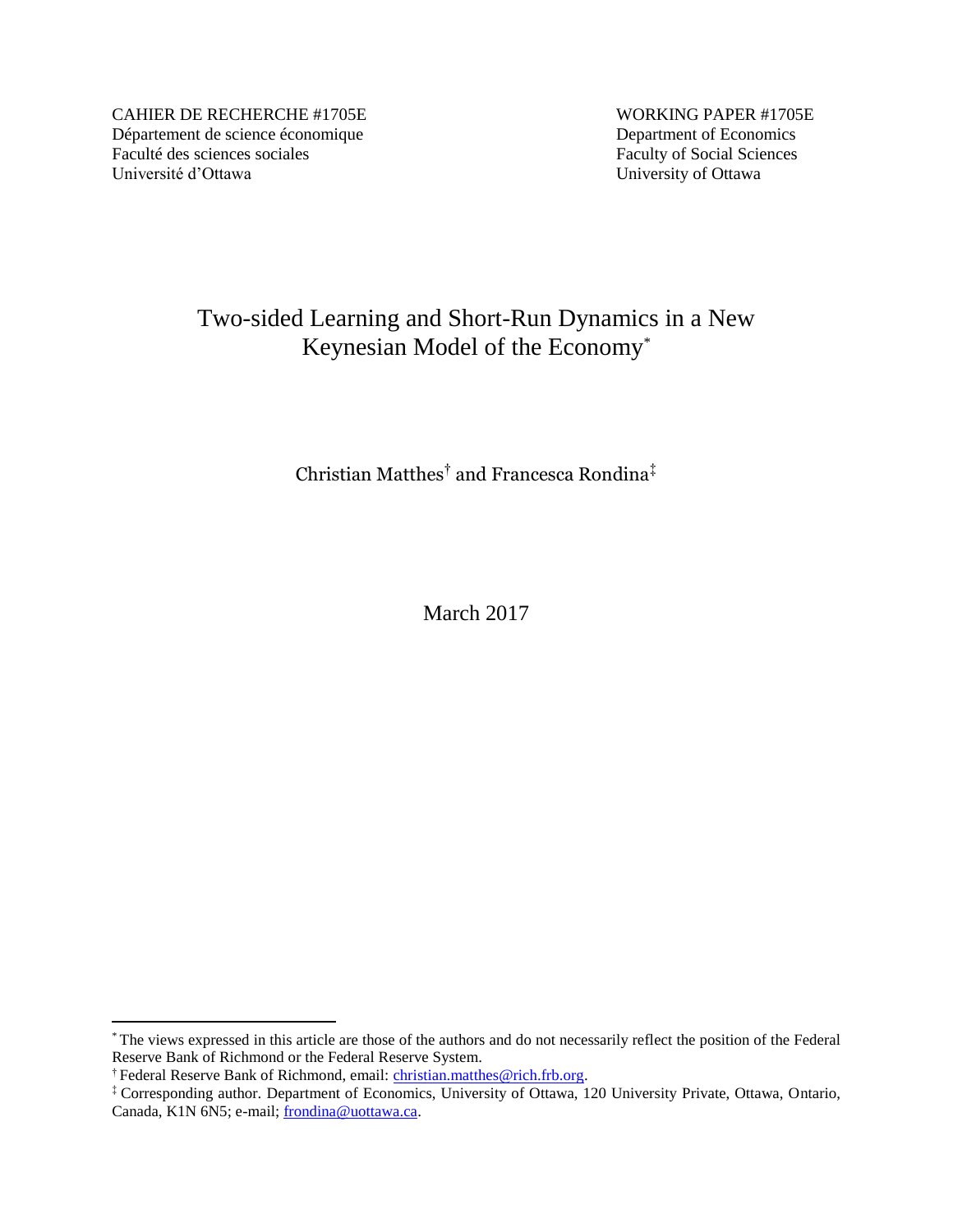#### *Abstract*

*We investigate the role of asymmetric information and learning in a New Keynesian framework in which private agents and the central bank have imperfect knowledge of the economy. We assume that agents employ the data that they observe to form beliefs about the relationships that they do not know, use their beliefs to decide on actions, and revise these beliefs through a statistical learning algorithm as new information becomes available. Using simulations, we show that asymmetric information and learning can significantly change the dynamics of the variables of the model.*

**Key words:** *Asymmetric Information, Learning, Expectations, Monetary Policy.*

**JEL Classification: E37, E47, E52.**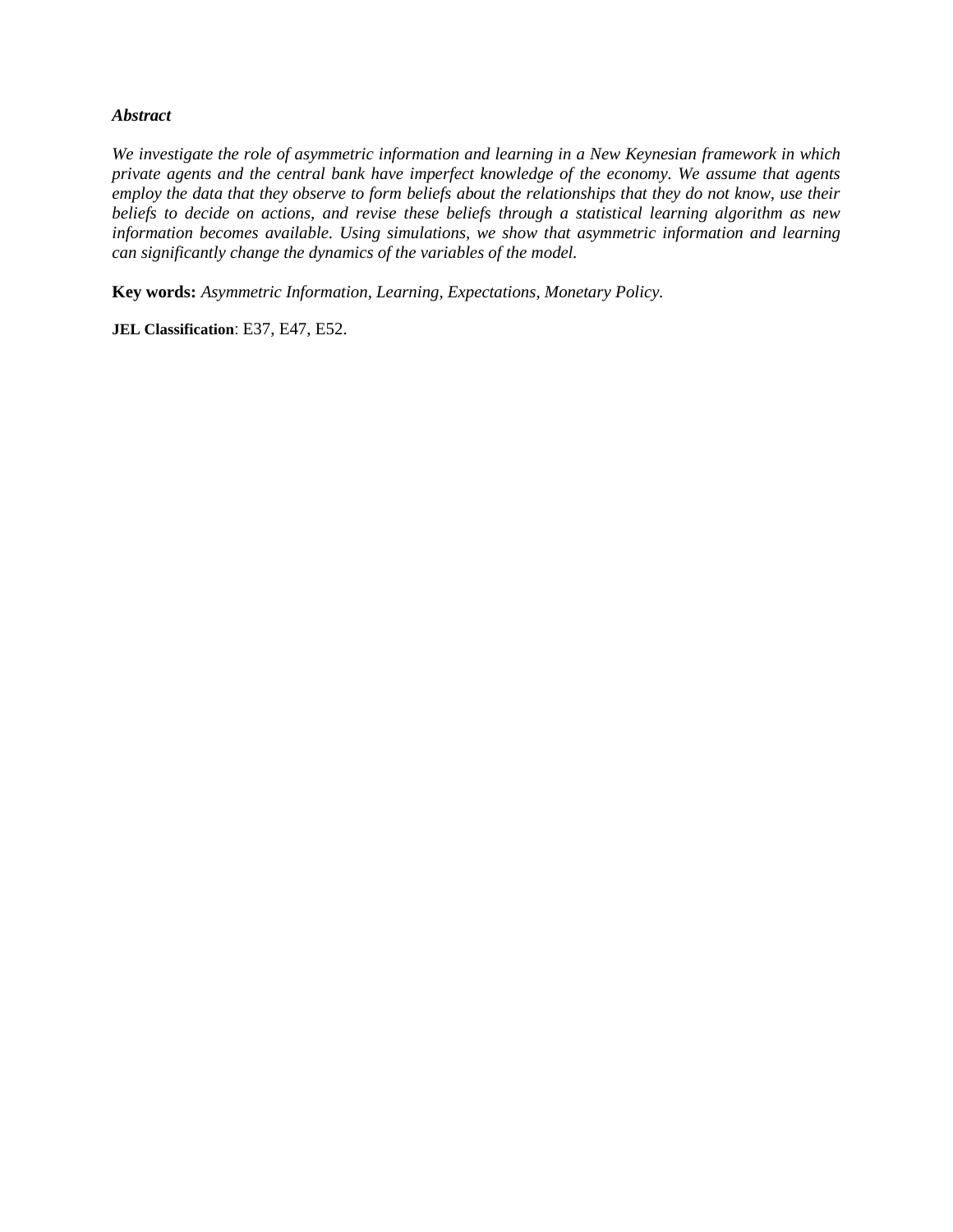## 1 Introduction

This note studies asymmetric information and two-sided learning in a New Keynesian framework in which private agents do not know the monetary policy rule and do not observe monetary policy shocks, while the central bank has imperfect knowledge about the behavior of private agents. We assume that agents use all the information that they have available to estimate the structural equations of the model that they do not know, and use a statistical learning algorithm to update their beliefs as new data become available. In each period, these beliefs will be the basis for policy decisions (on the side of the central bank) and for production and pricing decisions (on the side of private agents).

The literature on monetary policy in environments characterized by imperfect knowledge and learning is extensive.<sup>1</sup> Two-sided learning was first studied in the seminal work of Marcet and Sargent (1989), upon which most of the ensuing research (including this paper) is built. We employ a framework that departs from the previous literature in this area in two directions. First, we assume that agents are only forming beliefs on the equilibrium relationships that they do not know rather than estimating reduced-form regressions on all equilibrium variables (as, for instance, in Dennis and Ravenna, 2008). Second, we assume that both sides of the economy are implementing optimal choices. As a consequence, our analysis does not focus on the ability of the central bank to enforce a particular policy rule or to achieve convergence to a rational expectations equilibrium (as, for instance, in Evans and Honkapohja, 2003). Instead, the goal of this note is to study the short-run dynamics that the interactions of beliefs and actions can generate.

To what extent can asymmetric information and learning affect the time-series properties of the variables of interest? We address this question by examining the results of simulations performed using a New Keynesian model with parameters calibrated to standard values. Our results indicate that asymmetric information and two-sided learning can significantly alter the dynamics of the model compared to the situation in which the economy is operating at a rational expectations equilibrium (REE).

## 2 The Model

The true model of the economy is a standard New Keynesian framework; the specification is similar to Dennis and Ravenna (2008). The private sector is described by the equations:

$$
y_t = E_t^{PA} (y_{t+1}) - \frac{1}{\sigma} \left( i_t - E_t^{PA} (\pi_{t+1}) - r_t^n \right)
$$
 (1)

<sup>&</sup>lt;sup>1</sup>For a review, see Evans and Honkapohja  $(2009)$ .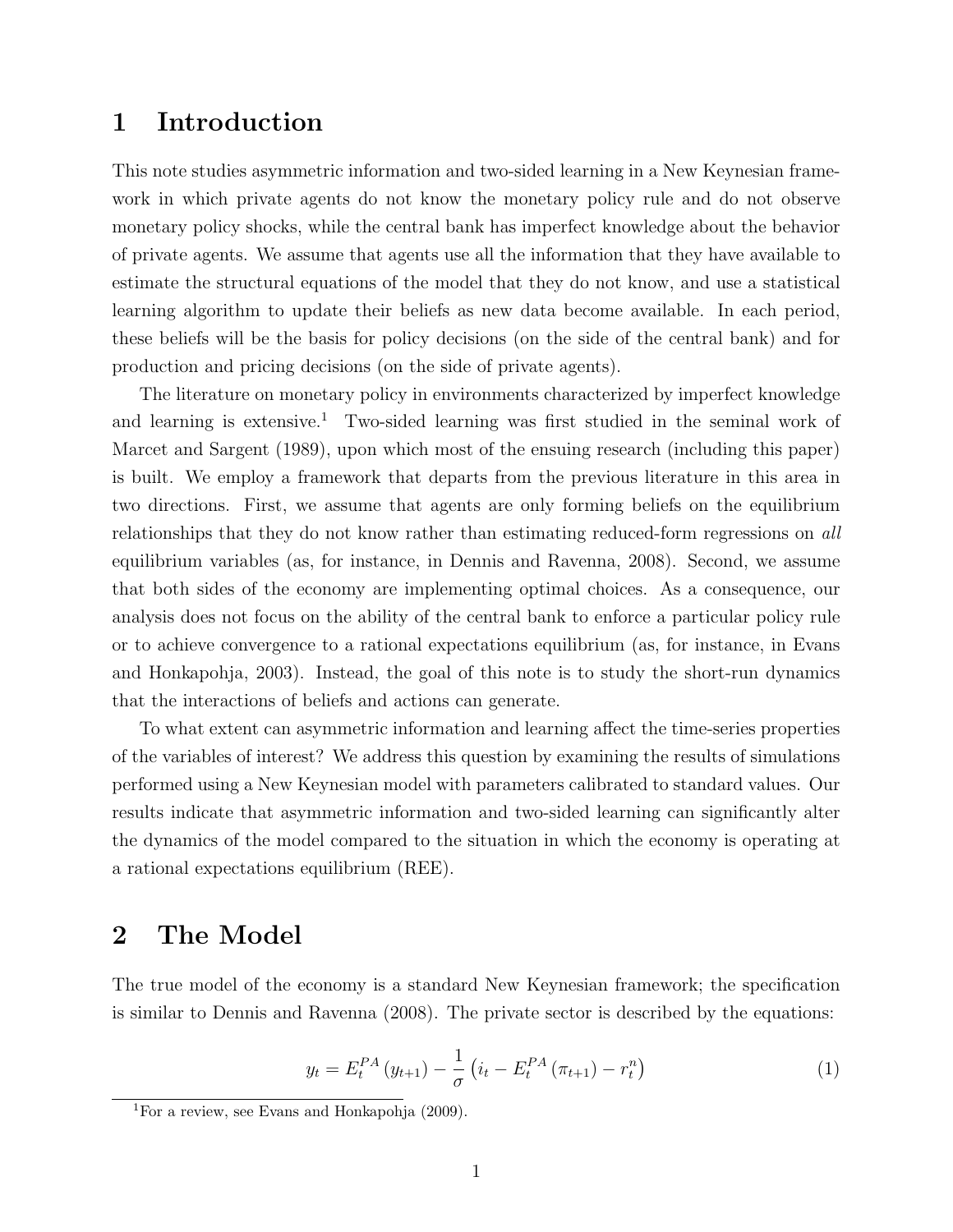$$
\pi_t = \frac{1}{(1+\beta)} \pi_{t-1} + \frac{\beta}{(1+\beta)} E_t^{PA} (\pi_{t+1}) - \frac{\kappa}{(1+\beta)} y_t + w_t \tag{2}
$$

$$
r_t^n = \overline{r} + u_t \tag{3}
$$

$$
u_t = \rho_u u_{t-1} + \varepsilon_t^u \tag{4}
$$

$$
w_t = \rho_w w_{t-1} + \varepsilon_t^w \tag{5}
$$

where  $y_t$  is the output gap,  $\pi_t$  the inflation rate,  $i_t$  the nominal interest rate,  $r_t^n$  the natural rate of interest (which is the sum of its steady state value  $\bar{r}$  and a shock  $u_t$ ), and  $w_t$  can be interpreted as a shock to the marginal cost of production. Both  $u_t$  and  $w_t$  evolve according to an  $AR(1)$  process, as described by (4) and (5), with  $\varepsilon_t^u \sim i.i.d. (0, \sigma_u^2)$  and  $\varepsilon_t^w \sim i.i.d. (0, \sigma_w^2)$ . The operator  $E_t^{PA}(\cdot)$  in (1) and (2) denotes the fact that private agents form expectations based on their own information set.

The economy is also populated by a central bank, which controls  $i_t$  through the policy instrument  $x_t$  according to:

$$
i_t = x_t + v_t \tag{6}
$$

where  $v_t$  is a monetary policy shocks, which follows the  $AR(1)$  process:

$$
v_t = \rho_v v_{t-1} + \varepsilon_t^v \tag{7}
$$

Agents do not have full knowledge of the economy: the central bank does not observe the shocks  $u_t$  and  $w_t$ , and does not know how private agents form expectations and decide about prices and output, while private agents do not know the policy rule that the central bank uses to set  $x_t$  and do not observe the monetary policy shock  $v_t$ . We assume that each agent uses the available data to estimate the relationships that they do not know, and employs the perceived model of the economy to make their respective decisions. These steps are updated in each period as new information is observed over time.

All agents use the same vector  $z_t^R$  to estimate the unknown structural relationships of the model:<sup>2</sup>

$$
z_t^R = \begin{bmatrix} y_t & \pi_t & i_t & 1 \end{bmatrix}' \tag{8}
$$

Private agents estimate the unknown monetary policy rule as:

$$
i_t = z_{t-1}^{R'} \psi_t + \omega_t^{PA} \tag{9}
$$

<sup>&</sup>lt;sup>2</sup>The results do not change if we allow private agents to use  $u_t$  and  $w_t$ , and the central bank to use  $v_t$ , when estimating the unknown relationships of the model. The learning algorithm typically ends up attaching a coefficients of zero to the variables that are only observed by one side and not the other.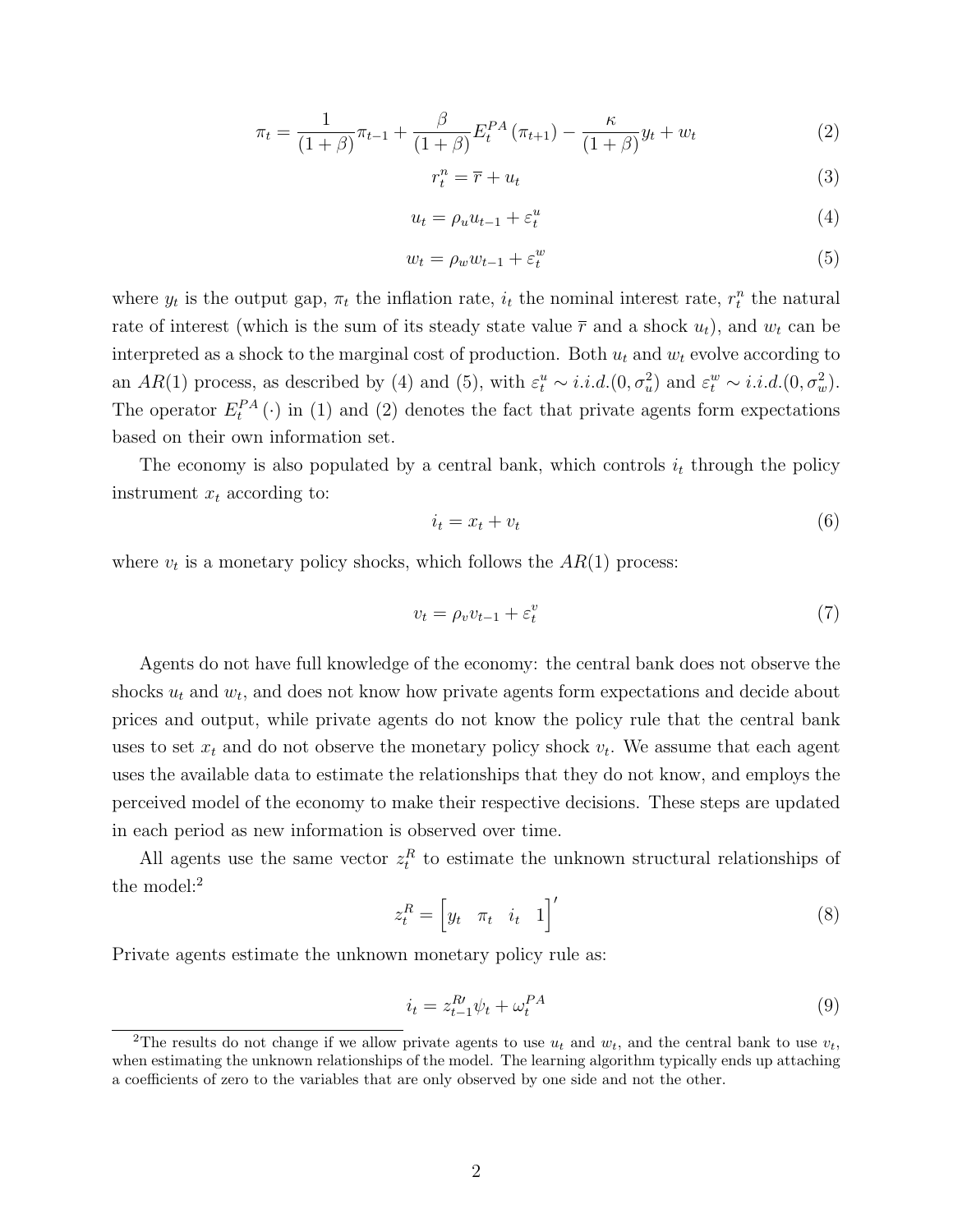Similarly, the monetary authorities estimate the unknown private side of the economy as:

$$
y_t = z_{t-1}^{R'} c_{yt} + \omega_{yt}^{CB}
$$
 (10)

$$
\pi_t = z_{t-1}^R c_{\pi t} + \omega_{\pi t}^{CB} \tag{11}
$$

We assume that agents use a standard recursive least squares algorithm (see Evans and Honkapohja, 2001) to update  $\psi_t$ ,  $c_{yt}$  and  $c_{\pi t}$ . The linear relationships in (9), (10) and (11), can be written in a general form as:

$$
q_t = z_{t-1}^{R\prime} \phi_t + \eta_t
$$

where  $q_t$  is either  $i_t$ ,  $y_t$ , or  $\pi_t$ ,  $\phi_t$  is the vector of parameters, and  $\eta_t$  the residual. Using this notation, the learning algorithm is written as:

$$
R_t = R_{t-1} + g_t \left( z_{t-1}^R z_{t-1}^R - R_{t-1} \right)
$$
  
\n
$$
\phi_t = \phi_{t-1} + g_t R_t^{-1} z_{t-1}^R \left( q_t - z_{t-1}^R \phi_{t-1} \right)
$$
\n(12)

Our simulations focus on Recursive Least Squares (RLS) learning, in which  $g_t = \frac{1}{t_0}$  $\frac{1}{t_0+t}$ .

In our framework, the error  $\omega_t^{PA}$  affects private agents' expectations and perceived law of motion (PLM), and we assume that private agents estimate its variance as:<sup>3</sup>

$$
\widehat{\sigma}_{\omega t}^2 = \widehat{\sigma}_{\omega t-1}^2 + g_t \left[ (i_t - \psi_t z_{t-1}^R)^2 - \widehat{\sigma}_{\omega t-1}^2 \right] \tag{13}
$$

We augment our learning algorithm with a projection facility. More specifically, we allow private agents to disregard estimates of (9) for which the solution of the expectational difference equation implied by (1) and (2) does not exist, and policymakers to rule out estimates of (10) and (11) for which the central bank's perceived law of motion for  $y_t$ ,  $i_t$ , and  $\pi_t$  is not stable.<sup>4</sup> In practice, this projection facility is never invoked in our simulations.

Policymakers and private agents base their decisions on their respective PLMs. All agents are assumed to behave as anticipated utility decision makers (Kreps, 1998), so they treat parameter estimates as true values, and disregard parameter uncertainty and the effects of learning.

The PLM for private agents is obtained from  $(1)$  -  $(5)$  and  $(9)$ . We assume the same timing as Cogley et al. (2011): private agents first estimate the parameters of (9) using

<sup>&</sup>lt;sup>3</sup>An online Appendix explains why the estimated variance of the policy shocks enters the PLM (and thus the actual law of motion, ALM) in our case.

<sup>&</sup>lt;sup>4</sup>If the projection facility is active, we assume that agents will use their estimates from the previous periods as beliefs.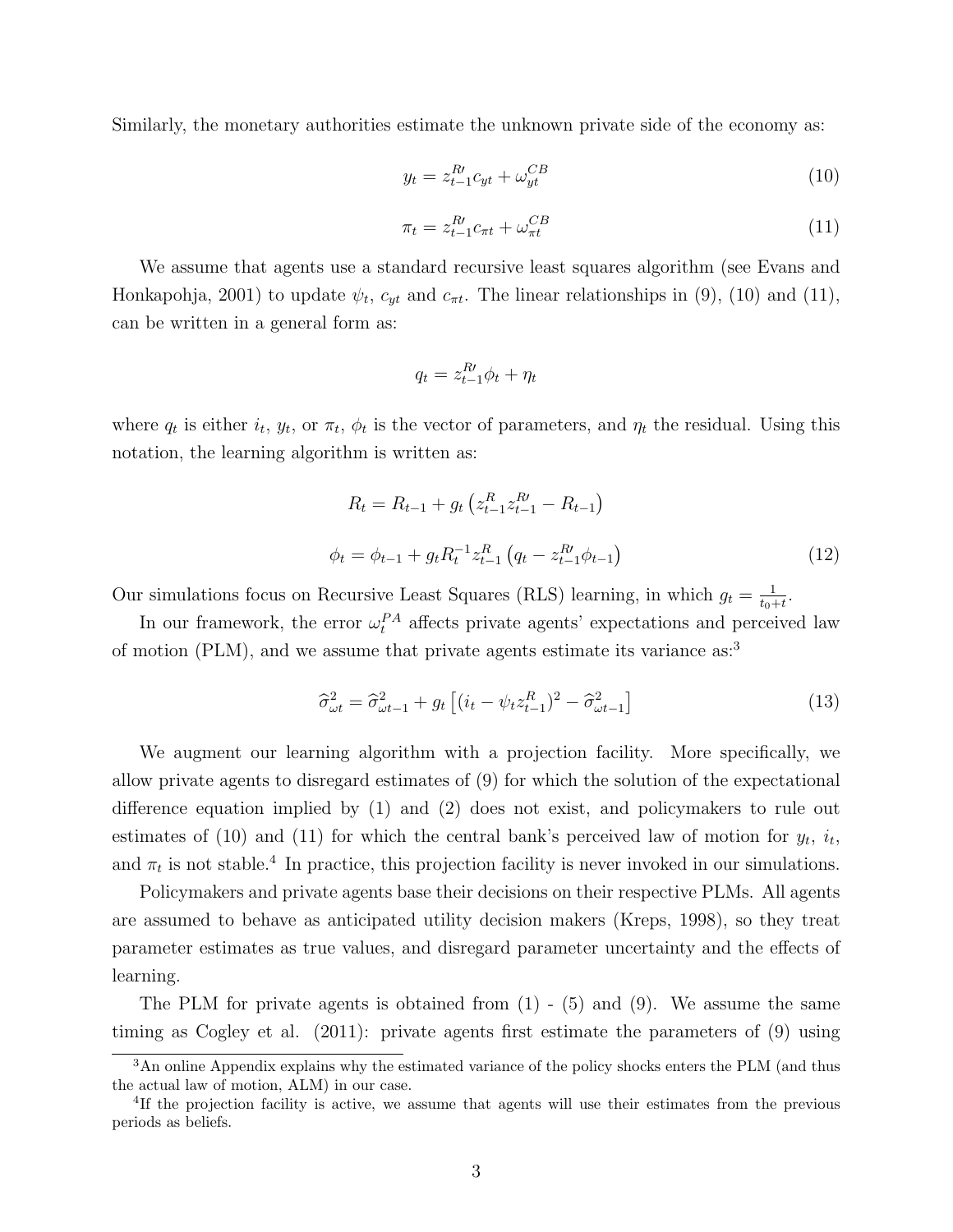data up to time  $t-1$ , then observe current period shocks (except for the monetary policy shock) and the value of the policy instrument, and finally use all this information to solve the expectational difference equation implied by the equilibrium conditions and the estimated policy rule. We use Sims'(2001) Gensys program to find this solution, and we do not rule out the possibility of indeterminate equilibria.

The central bank, on the other hand, decides the value of the policy instrument  $x_t$  by minimizing the quadratic loss function:

$$
E_{t-1}^{CB} \sum_{j=0}^{\infty} \beta^j [(\pi_{t+j})^2 + \lambda_y (y_{t+j})^2 + \lambda_i (i_{t+j} - i_{t+j-1})^2]
$$
\n(14)

given (10) and (11), and the estimated values of  $c_{yt}$  and  $c_{\pi t}$ . The operator  $E_{t-1}^{CB}$  indicates that expectations are formed with respect to the information available to the central bank. The optimization problem is repeated in every period given updated values of  $c_{yt}$  and  $c_{\pi t}$ ; thus, the optimal interest rate rule will be changing over time:

$$
i_t = f_{0t} + f_{\pi t} \pi_{t-1} + f_{yt} y_{t-1} + f_{it} i_{t-1} + v_t
$$
\n(15)

The ALM for the model is obtained from (1) - (7), private agents' decisions for  $E_t^{PA}(y_{t+1})$ and  $E_t^{PA}(\pi_{t+1})$ , and policymakers' interest rate rule in (15). In matrix form, this ALM can be written as:

$$
z_t = \Psi_{1,t} z_{t-1} + \Psi_{2,t} \varepsilon_t \tag{16}
$$

where

$$
z_t = \begin{bmatrix} y_t & \pi_t & i_t & u_t & w_t & v_t & E_t^{PA}(y_{t+1}) & E_t^{PA}(\pi_{t+1}) & 1 \end{bmatrix}'
$$

$$
\varepsilon_t = \begin{bmatrix} \varepsilon_t^u & \varepsilon_t^w & \varepsilon_t^v \end{bmatrix}'
$$

The matrices  $\Psi_{1,t}$  and  $\Psi_{2,t}$  and further details about the PLMs and ALM for the model are given in an Appendix available online.<sup>5</sup>

## 3 Simulation Exercises

The optimization approach of policymakers and the expectation formation process of private agents are highly nonlinear functions of the estimated parameters, and the equilibrium of our model cannot be characterized analytically. Thus, we study its dynamics using Monte Carlo simulations. We set:  $\sigma = 1$ ;  $\kappa = 0.4$ ;  $\beta^{PA} = \beta^{CB} = 0.99$ ;  $\bar{r} = 1/\beta^{PA} - 1$ ;  $\lambda_y = 1$ 

<sup>5</sup>https://sites.google.com/site/francescarondina/AppendixTSL.pdf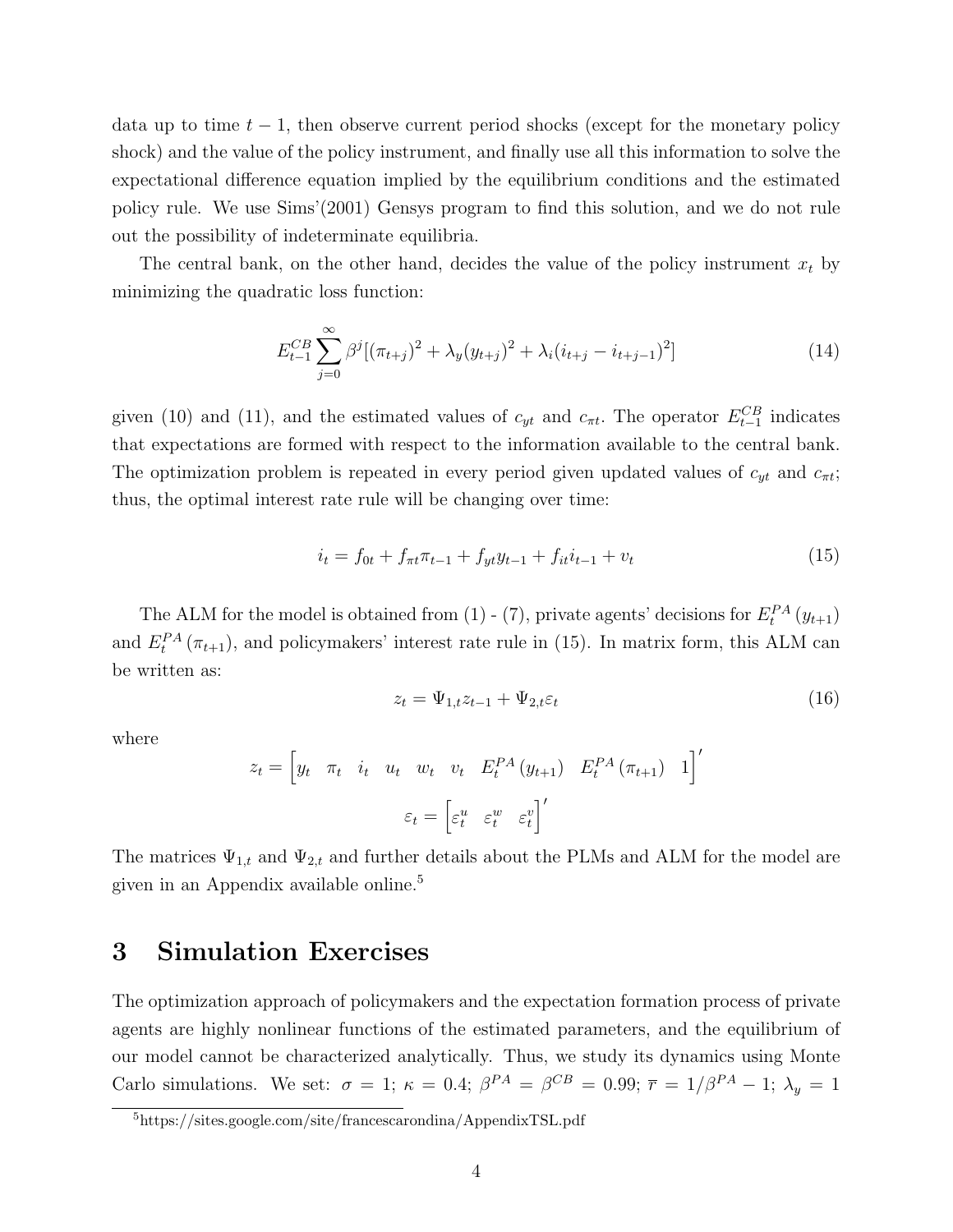and  $\lambda_i = 0.5$ . For the shocks, we assume normal distributions with parameters:  $\sigma_{\varepsilon^u}^2 = 0.5^2$ ;  $\sigma_{\varepsilon^w}^2 = 0.5^2$ ;  $\sigma_{\varepsilon^v}^2 = 0.5^2$ ;  $\rho_u = 0$ ;  $\rho_w = 0$ ;  $\rho_v = 0.6$  The data is measured quarterly, and the variables are interpreted as annualized rates. In the RLS algorithm we set  $t_0 = 20$  (5 years).<sup>7</sup> In all the exercises, we set the period length to  $T = 200$  (50 years), and we perform  $N = 500$ simulations.

We compute the ordinary differential equation of Marcet and Sargent (1989) numerically and we find that, given the chosen parameter values, our model converges to a symmetric and learnable, but indeterminate, self-confirming equilibrium  $(SCE)^{8}$ . As point of departure and comparison for the dynamics of our model, we use the rational expectation equilibrium (REE) that emerges when policymakers maintain a fixed policy rule for  $x_t$ , while private agents continue to learn and compute expectations using the procedure described in the previous section. The specific policy rule that we employ is:

$$
x_t = 0.1i_{t-1} + (1 - 0.1)[0.5y_{t-1} + 1.5\pi_{t-1} + \bar{r}]
$$
\n(17)

While this rule is chosen arbitrarily, its sole purpose is to provide a REE that we can employ as starting point for the analysis.

Table 1 reports our results. Column (1) describes the behavior of the variables at the REE. In the other scenarios, we let policymakers and private agents implement the full learning and decision procedure, but we consider different sets of initial beliefs on the parameters  $c_{yt}$ ,  $c_{\pi t}$ , and  $\psi_t$  (specified at the top of each column in Table 1).<sup>9</sup> In columns (1)-(2), agents' initial beliefs are consistent with the long-run equilibrium of the economy. On the other hand, columns (3)-(5) study scenarios in which the beliefs of one or both sides of the economy are on the process of moving from the their initial REE values towards their SCE values.

Three main results emerge from Table 1. Column (2) shows that two-sided learning can alter the behavior of the variables relative to the REE case, even when beliefs are already at their SCE values. Columns (3)-(5) suggest that when the beliefs of at least one side of the economy are changing, the learning and decision sequence implied by our model can affect the correlations between variables in terms of magnitude and/or sign. Finally, column (5) indicates that policymakers' changing beliefs might be particularly important for the dynamics of the economy, as they seem to have an impact on the volatility of the variables

 $6$ The simply fing assumption of uncorrelated exogenous shocks is made to fully focus on the persistence arising from the dynamics of our model.

<sup>&</sup>lt;sup>7</sup>We also experimented with  $t_0 = 40$  and  $g_t = g = 0.01$  (constant gains), and we found that the results were very similar.

<sup>8</sup>For all values of the parameters within a reasonable range, the SCE is indeterminate.

<sup>&</sup>lt;sup>9</sup>The value of  $\hat{\sigma}^2_{\omega,0}$  is the same (0.5) in both the REE and the SCE.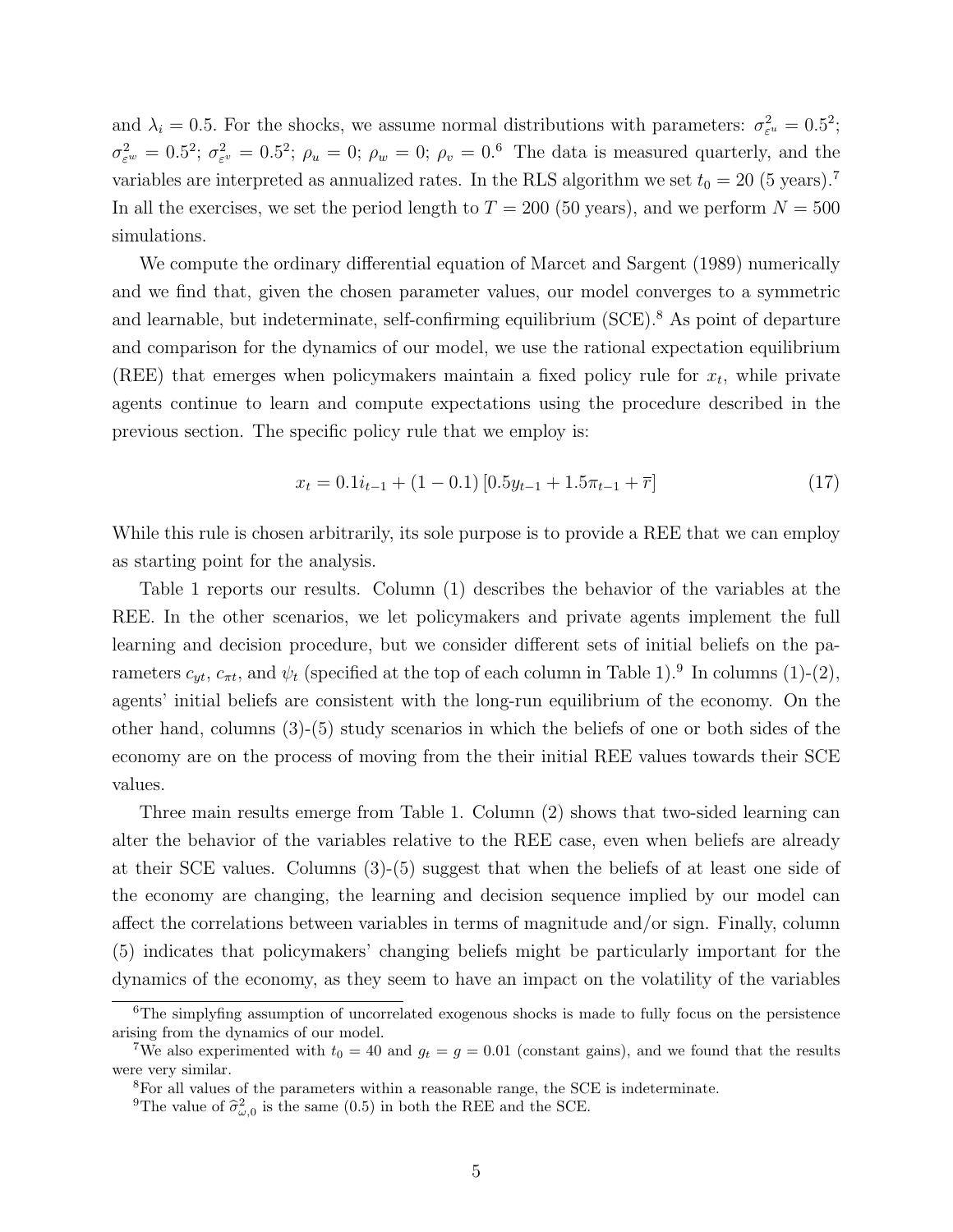|                  | REE<br>(1) | $c_{y0}, c_{\pi0}$ at SCE<br>$\psi_0$ at SCE<br>(2) | $c_{y0}, c_{\pi0}$ at REE<br>$\psi_0$ at REE<br>(3) | $c_{y0}, c_{\pi0}$ at SCE<br>$\psi_0$ at REE<br>(4) | $c_{y0}, c_{\pi0}$ at REE<br>$\psi_0$ at SCE<br>(5) |
|------------------|------------|-----------------------------------------------------|-----------------------------------------------------|-----------------------------------------------------|-----------------------------------------------------|
| $\sigma_y$       | 0.869      | 0.756                                               | 0.780                                               | 0.768                                               | 0.806                                               |
| $\sigma_{\pi}$   | 0.575      | 0.740                                               | 0.684                                               | 0.592                                               | 1.033                                               |
| $\sigma_i$       | 0.811      | 0.614                                               | 0.745                                               | 0.616                                               | 0.816                                               |
| $autocorr_{y}$   | 0.201      | 0.580                                               | 0.449                                               | 0.478                                               | 0.692                                               |
| $autocorr_{\pi}$ | 0.368      | 0.527                                               | 0.597                                               | 0.435                                               | 0.735                                               |
| $autocorr_i$     | $-0.130$   | 0.252                                               | 0.724                                               | 0.340                                               | 0.747                                               |
|                  |            |                                                     |                                                     |                                                     |                                                     |
| $\sigma_{y,\pi}$ | $-0.538$   | $-0.228$                                            | $-0.133$                                            | $-0.537$                                            | 0.086                                               |
| $\sigma_{y,i}$   | $-0.811$   | $-0.424$                                            | $-0.739$                                            | $-0.724$                                            | 0.132                                               |
| $\sigma_{\pi,i}$ | 0.165      | 0.266                                               | $-0.406$                                            | 0.065                                               | 0.650                                               |

and their persistence, in addition to their correlations.

Table 1 - Summary statistics for  $y_t$ ,  $\pi_t$ , and  $i_t$  under different scenarios.

Figure 1 provides some insights about the speed of convergence of agents' beliefs and actions. This figure shows the difference between the actual policy parameters  $F_t$  and private agents' beliefs  $\psi_t$  in all the simulated patterns for the scenario reported in column (3) of Table 1. As evident from the top panels of the figure, for some of the parameters convergence can be extremely slow.



Figure 1 - Converge between private agents' beliefs and actual policy parameters.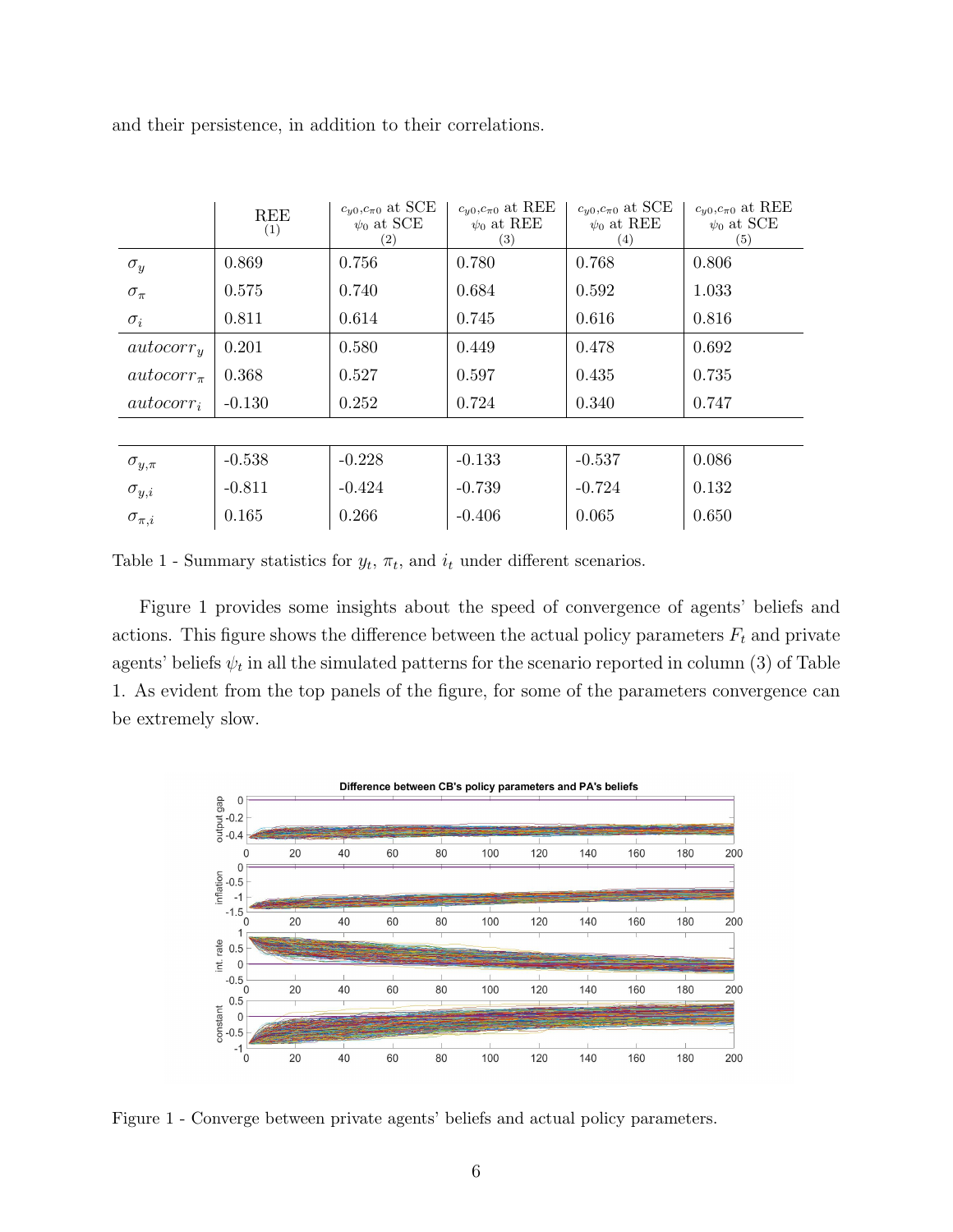# 4 Conclusions

This note represents a first attempt to investigate the role of asymmetric information and two-sided learning in a New Keynesian framework in which both private agents and policymakers are behaving optimally given their knowledge of the economy. The results of our simulations show that two-sided learning can have important consequences on the relationships between variables, particularly when the beliefs of the central bank are still adjusting towards their (long-run) SCE values.

# 5 Acknowledgments

This note is a revised version of a manuscript that previously circulated with the title "Twosided Learning in New Keynesian Models: Dynamics, (Lack of) Convergence and the Value of Information ".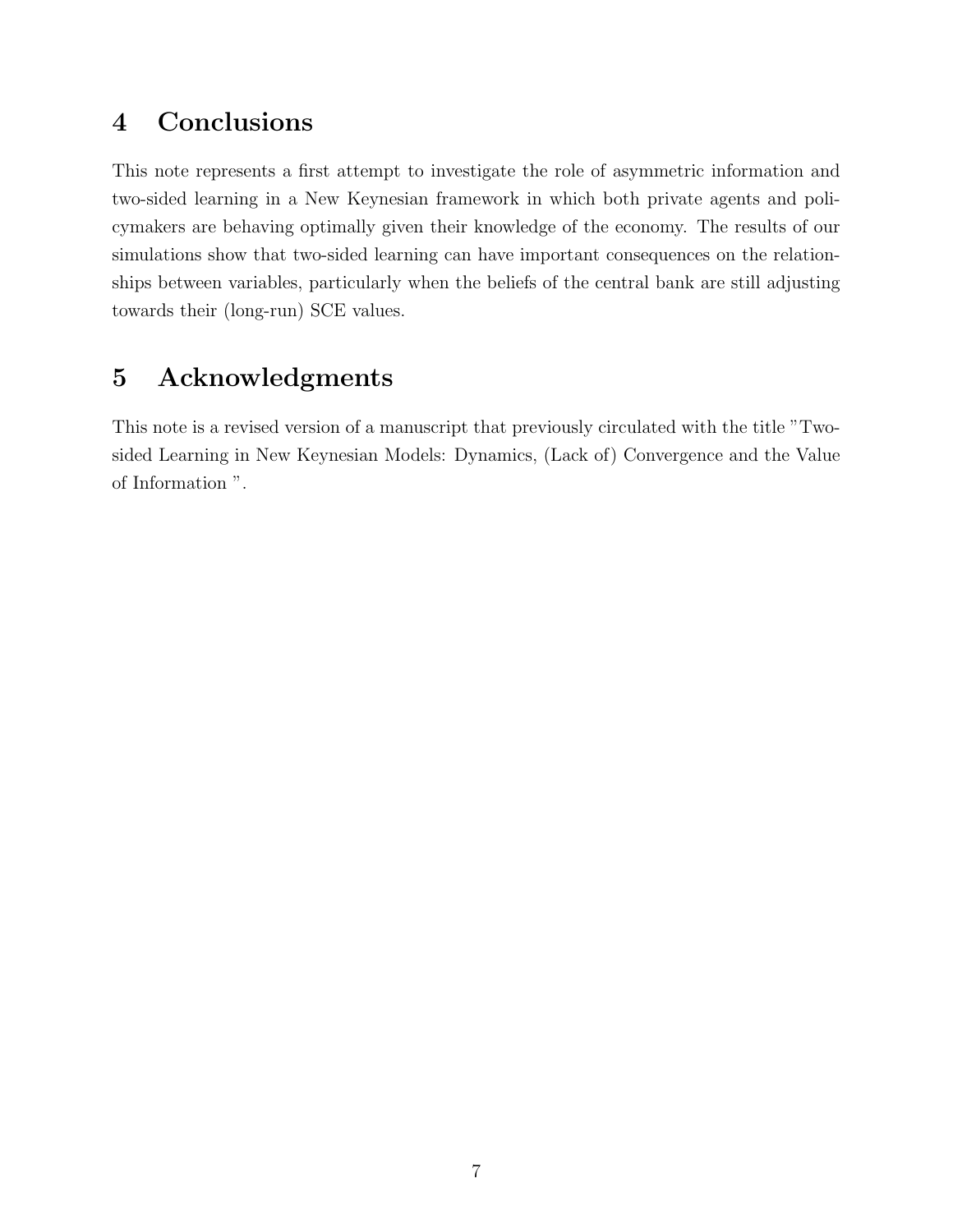# References

- [1] Cogley, T., Matthes, C., Sbordone, A. M., 2011. Optimal Disinflation Under Learning. FRB of New York Staff Report No. 524.
- [2] Dennis, R., Ravenna, F., 2008. Learning and optimal monetary policy. Journal of Economic Dynamics and Control, 32(6), 1964-1994.
- [3] Evans, G.W., Honkapohja, S., 2001. Learning and Expectations in Macroeconomics. Princeton University Press, Princeton.
- [4] Evans, G.W., Honkapohja, S., 2003. Adaptive Learning and Monetary Policy Design. Journal of Money, Credit and Banking, 35, 1045-1072.
- [5] Evans, G.W., Honkapohja, S., 2009. Expectations, Learning and Monetary Policy: An Overview of Recent Research. In: Klaus Schmidt-Hebbel and Carl E. Walsh (eds.), Monetary Policy under Uncertainty and Learning, Central Bank of Chile, pp. 27-76.
- [6] Kreps, D., 1998. Anticipated Utility and Dynamic Choice, in D.P. Jacobs, E. Kalai, and M. Kamien, eds., Frontiers of Research in Economic Theory, (Cambridge: Cambridge University Press), 242–74.
- [7] Marcet, A., Sargent, T., 1989. Convergence of least squares mechanisms in self-referential linear stochastic models. Journal of Economic Theory 48, 337– 368.
- [8] Sims, C.A., 2001. Solving Linear Rational Expectations Models. Computational Economics 20, 1-20.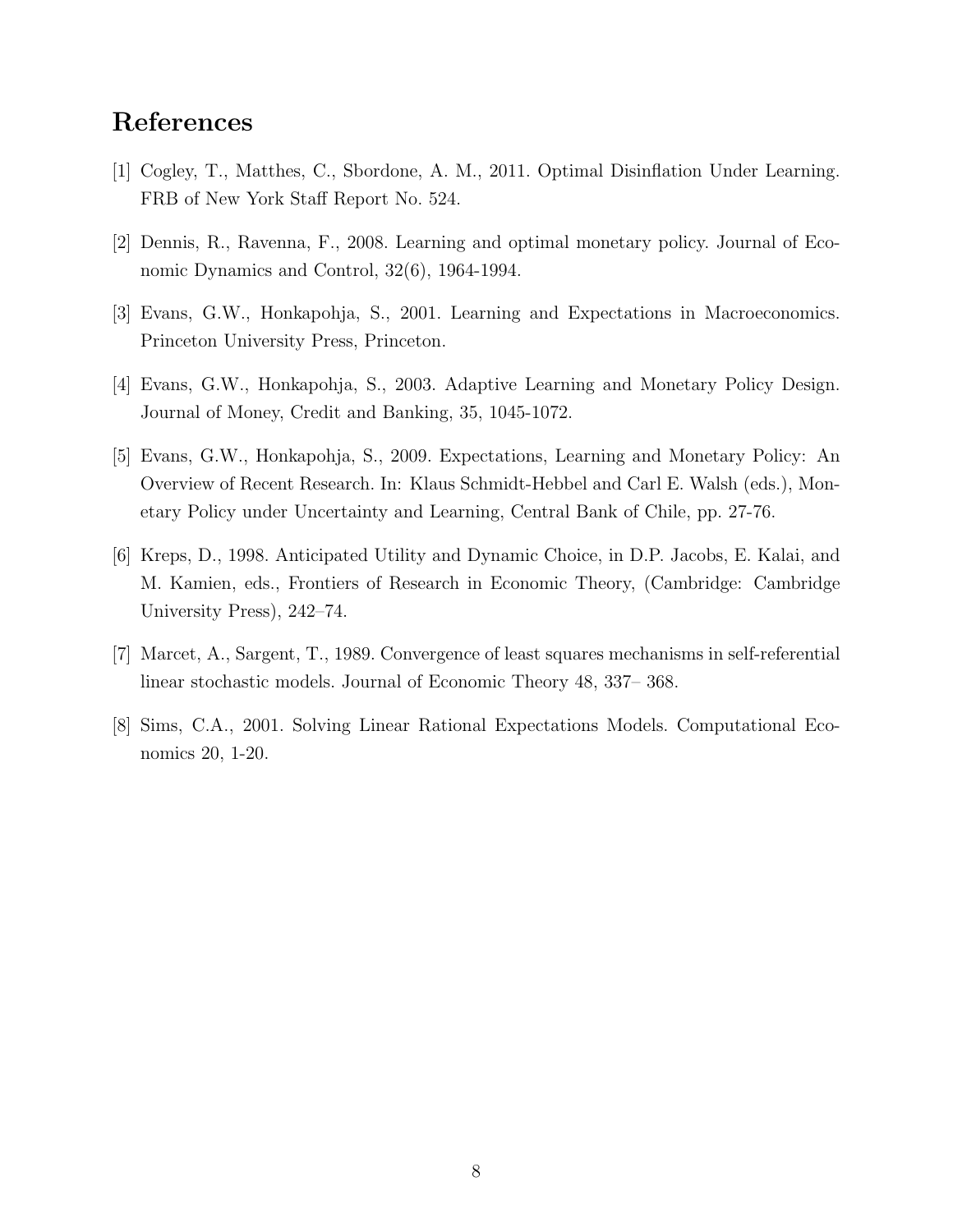# Appendix to Two-sided Learning and Short-Run Dynamics in a New Keynesian Model<sup>∗</sup>

Christian Matthes† Francesca Rondina‡

#### Matrices in the PLMs for private agents and the central bank

The true model of the economy is a standard New Keynesian framework, as developed by Gali  $(2008)$ ; the specification that we use is similar to Dennis and Ravenna  $(2008)$ . We assume perfect indexation of prices that cannot be reset to past inflation, as in Christiano et al.  $(2001)^{1}$ 

Private agents' behavior in this economy can be described by the following equations:

$$
y_t = E_t^{PA} (y_{t+1}) - \frac{1}{\sigma} \left( i_t - E_t^{PA} (\pi_{t+1}) - r_t^n \right)
$$
 (1)

$$
\pi_t = \frac{1}{(1+\beta)} \pi_{t-1} + \frac{\beta}{(1+\beta)} E_t^{PA} (\pi_{t+1}) - \frac{\kappa}{(1+\beta)} y_t + w_t \tag{2}
$$

$$
r_t^n = \overline{r} + u_t \tag{3}
$$

$$
u_t = \rho_u u_{t-1} + \varepsilon_t^u \tag{4}
$$

$$
w_t = \rho_w w_{t-1} + \varepsilon_t^w \tag{5}
$$

where all the variables are as described in the paper. In addition the central bank controls the nominal interest rate  $i_t$  through the policy instrument  $x_t$  according to the equation:

$$
i_t = x_t + v_t \tag{6}
$$

where  $v_t$  is a monetary policy shocks, which is assumed to follow the  $AR(1)$  process:

$$
v_t = \rho_v v_{t-1} + \varepsilon_t^v \tag{7}
$$

<sup>∗</sup>The views expressed in this appendix are those of the authors and don't necessarily reflect the position of the Federal Reserve Bank of Richmond or the Federal Reserve System.

<sup>†</sup>Federal Reserve Bank of Richmond, email: christian.matthes@rich.frb.org

<sup>‡</sup>University of Ottawa, email: frondina@uottawa.ca

<sup>&</sup>lt;sup>1</sup>This assumption ensures that the pricing equations are unaffected by the presence of positive trend inflation, so that the steady state output level is independent of the steady state inflation level. See Ascari (2004) for a discussion.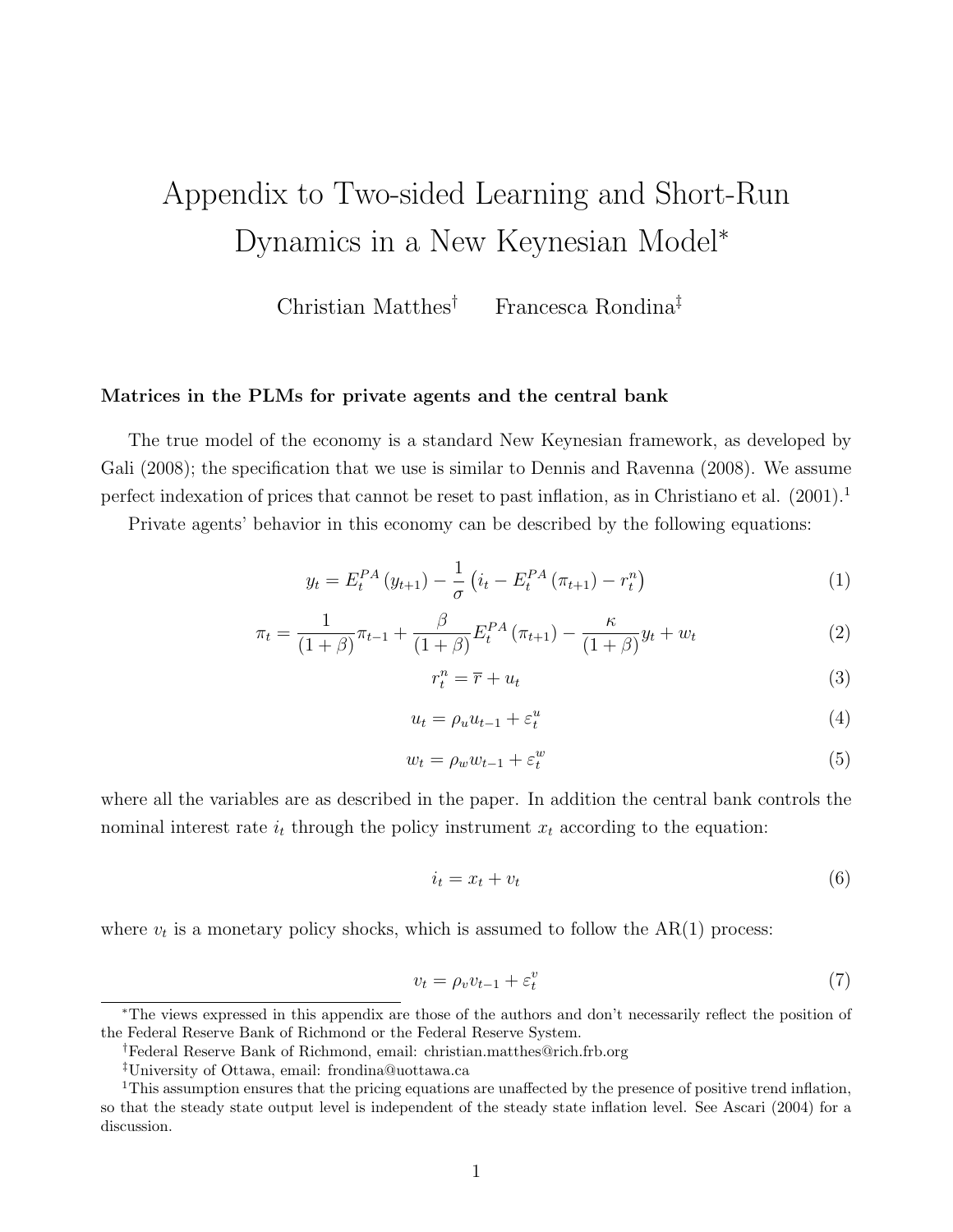Private agents estimate:

$$
i_t = z_{t-1}^{R'} \psi_t + \omega_t^{PA} \tag{8}
$$

while the central bank estimates:

$$
y_t = z_{t-1}^{R'} c_{yt} + \omega_{yt}^{CB} \tag{9}
$$

$$
\pi_t = z_{t-1}^R c_{\pi t} + \omega_{\pi t}^{CB} \tag{10}
$$

where in both cases:

$$
z_t^R = \begin{bmatrix} y_t & \pi_t & i_t & 1 \end{bmatrix}' \tag{11}
$$

The central bank, chooses the policy rule for  $x_t$  by minimizing the expected discounted quadratic loss function:

$$
E_{t-1}^{CB} \sum_{j=0}^{\infty} \beta^j [(\pi_{t+j})^2 + \lambda_y (y_{t+j})^2 + \lambda_i (i_{t+j} - i_{t+j-1})^2]
$$
\n(12)

given (9) and (10), and the estimated values of  $c_{yt}$  and  $c_{\pi t}$ . Since the central bank's optimization problem is repeated in every period given updated values of  $c_{yt}$  and  $c_{\pi t}$ , the optimal policy vector will be dependent on the current period estimates of these parameters and it will be changing over time:  $x_t = -F_t z_{t-1}^R$ . The expression for the nominal interest rate becomes:

$$
i_t = f_{0t} + f_{\pi t} \pi_{t-1} + f_{yt} y_{t-1} + f_{it} i_{t-1} + v_t \tag{13}
$$

The matrices of the PLM for the central bank can easily be obtained using (9), (10), and the policy rule (13).

$$
\begin{pmatrix}\n1 & 0 & 0 & 0 & 0 \\
0 & 1 & 0 & 0 & 0 \\
0 & 0 & 1 & -1 & 0 \\
0 & 0 & 0 & 1 & 0 \\
0 & 0 & 0 & 0 & 1\n\end{pmatrix}\n\begin{pmatrix}\ny_t \\
\pi_t \\
i_t \\
v_t \\
1\n\end{pmatrix} =\n\begin{pmatrix}\nc_{1yt} & c_{2yt} & c_{3yt} & 0 & c_{4yt} \\
c_{1\pi t} & c_{2\pi t} & c_{3\pi t} & 0 & c_{4\pi t} \\
-f_{\pi t} & -f_{yt} & -f_{it} & 0 & -f_{0t} \\
0 & 0 & 0 & 0 & \rho_v & 0 \\
0 & 0 & 0 & 0 & 1\n\end{pmatrix}\n\begin{pmatrix}\ny_{t-1} \\
i_{t-1} \\
v_{t-1} \\
1\n\end{pmatrix} +\n\begin{pmatrix}\n1 & 0 & 0 \\
0 & 1 & 0 \\
0 & 0 & 0 \\
0 & 0 & 1\n\end{pmatrix}\n\begin{pmatrix}\n\omega_{yt}^{CB} \\
\omega_{\pi t}^{CB} \\
\varepsilon_t^v\n\end{pmatrix}
$$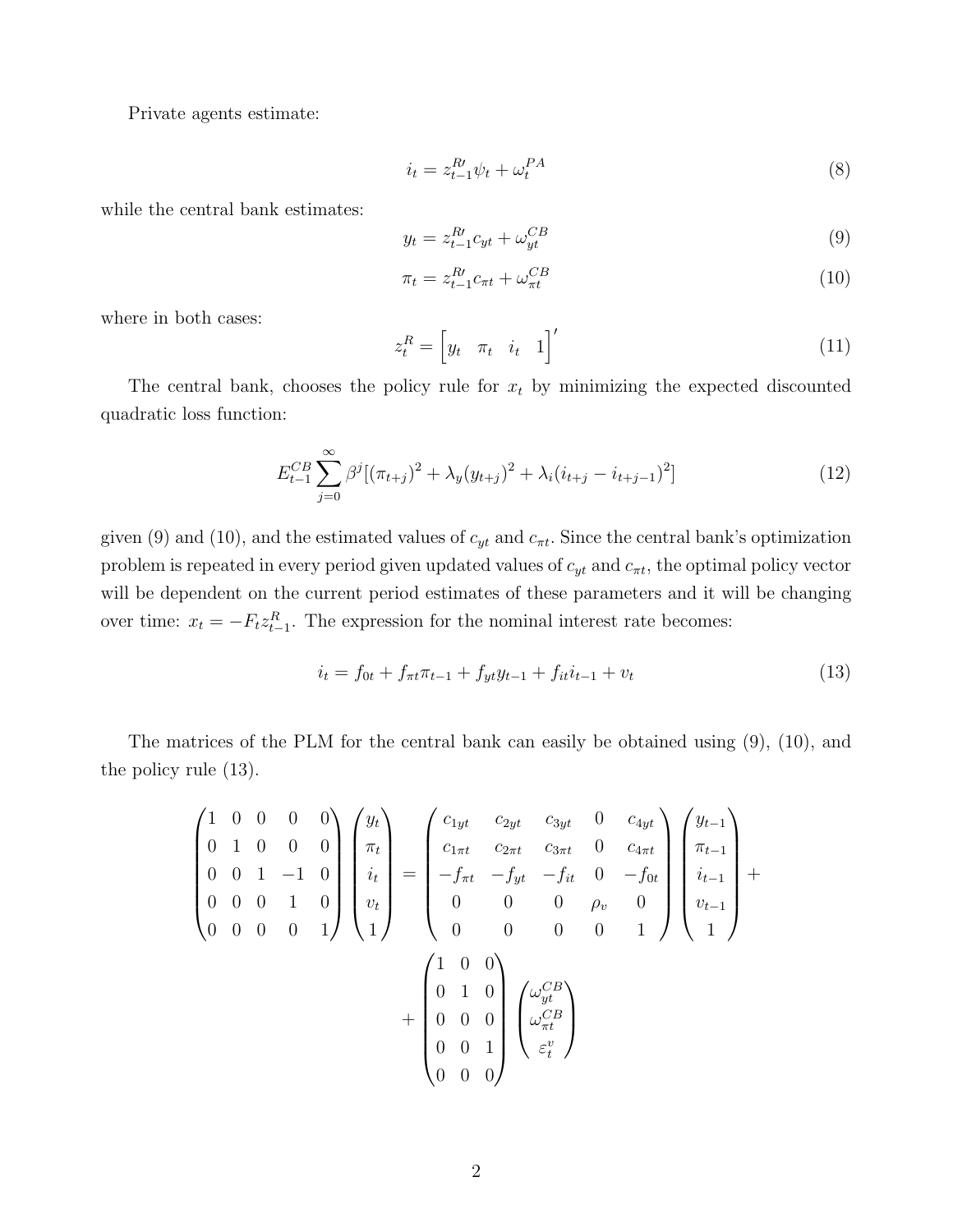or:

 $\boldsymbol{+}$ 

$$
A^{CB}z_t^{CB} = (C_t^{CB} - B^{CB}F_t) z_{t-1}^{CB} + D^{CB}\varepsilon_t^{CB}
$$

This expression gives the PLM for the Central Bank:

$$
z_t^{CB} = \Phi_{1,t} z_{t-1}^{CB} + \Phi_2 \varepsilon_t^{CB}
$$
 (14)

where  $\Phi_{1,t} = (A^{CB})^{-1} (C_t^{CB} - B^{CB} F_t Q^{CB})$  and  $\Phi_2 = (A^{CB})^{-1} D^{CB}$ .

The PLM for private agents is given by the equations of the model  $(1) - (4)$  together with the perceived interest rate rule (8). These equations can be rewritten in matrix form as:

$$
\begin{pmatrix}\n1 & 0 & \frac{1}{\sigma} & -\frac{1}{\sigma} & 0 & 0 & 0 & -\frac{1}{\sigma} \\
\frac{\kappa}{(1+\beta)} & 1 & 0 & 0 & -1 & 0 & 0 & 0 \\
0 & 0 & 1 & 0 & 0 & 0 & 0 & 0 \\
0 & 0 & 0 & 1 & 0 & 0 & 0 & 0 \\
0 & 0 & 0 & 0 & 0 & 1 & 0 & 0 \\
0 & 0 & 0 & 0 & 0 & 0 & 1 & 0 \\
0 & 0 & 0 & 0 & 0 & 0 & 0 & 1\n\end{pmatrix}\n\begin{pmatrix}\ny_t \\
y_t \\
y_t \\
y_t \\
E_t^{PA}(y_{t+1})\n\end{pmatrix} = \n\begin{pmatrix}\n1 & \frac{1}{\sigma} & 0 & 0 & 0 & 0 & 0 & 0 \\
0 & \frac{\beta}{(1+\beta)} & 0 & 0 & 0 & 0 & 0 & 0 \\
0 & 0 & 0 & 0 & 0 & 0 & 0 & 0 \\
0 & 0 & 0 & 0 & 0 & 0 & 0 & 0 \\
0 & 0 & 0 & 0 & 0 & 0 & 0 & 0 \\
0 & 0 & 0 & 0 & 0 & 0 & 0 & 0 \\
0 & 1 & 0 & 0 & 0 & 0 & 0 & 0 \\
0 & 0 & 0 & 0 & 0 & 0 & 0 & 0 \\
0 & 0 & 0 & 0 & 0 & 0 & 0 & 0 \\
0 & 0 & 0 & 0 & 0 & 0 & 0 & 0 \\
0 & 0 & 0 & 0 & 0 & 0 & 0 & 0 \\
0 & 0 & 0 & 0 & 0 & 0 & 0 & 0 \\
0 & 0 & 0 & 0 & 0 & 0 & 0 & 0 \\
0 & 0 & 0 & 0 & 0 & 0 & 0 & 0 \\
0 & 0 & 0 & 0 & 0 & 0 & 0 & 0 \\
0 & 0 & 0 & 0 & 0 & 0 & 0 & 0 \\
0 & 0 & 0 & 0 & 0 & 0 & 0 & 0 \\
0 & 0 & 0 & 0 & 0 & 0 & 0 & 0 \\
0 & 0 & 0 & 0 & 0 & 0 & 0 & 0 \\
0 & 0 & 0 & 0 & 0 & 0 & 0 & 0 \\
0 & 0 & 0 & 0 & 0 & 0 & 0 & 1\n\end{pmatrix}\n\begin{pm
$$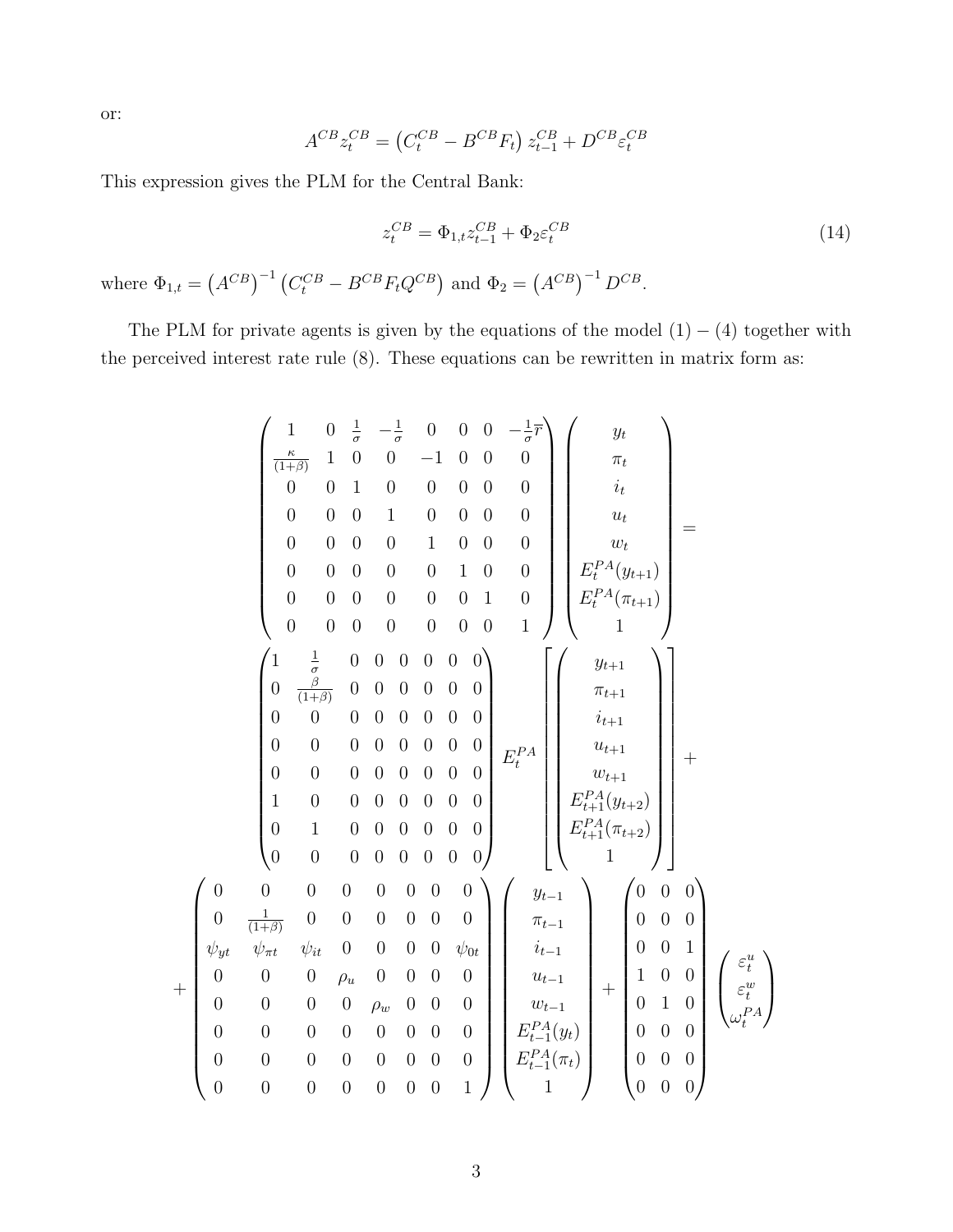or

$$
A^{PA}z_t^{PA} = B^{PA}E_t^{PA} (z_{t+1}^{PA}) + C_t^{PA}z_{t-1}^{PA} + D^{PA}\varepsilon_t^{PA}
$$

The solution will take the form:

$$
z_t^{PA} = \Gamma_{1,t} z_{t-1}^{PA} + \Gamma_{2,t} \varepsilon_t^{PA}
$$

thus

$$
E_t^{PA}\left(z_{t+1}^{PA}\right) = \Gamma_{1,t} z_t^{PA}
$$

and we can rewrite

$$
A^{PA}z_t^{PA} = B^{PA}\Gamma_{1,t}z_t^{PA} + C_t z_{t-1}^{PA} + D^{PA}\varepsilon_t^{PA}
$$

This expression can be used to solve for  $\Gamma_{1,t}$  and  $\Gamma_{2,t}$ ; we use Sims'(2001) Gensys program for this purpose and we allow for the possibility of an indeterminate solution.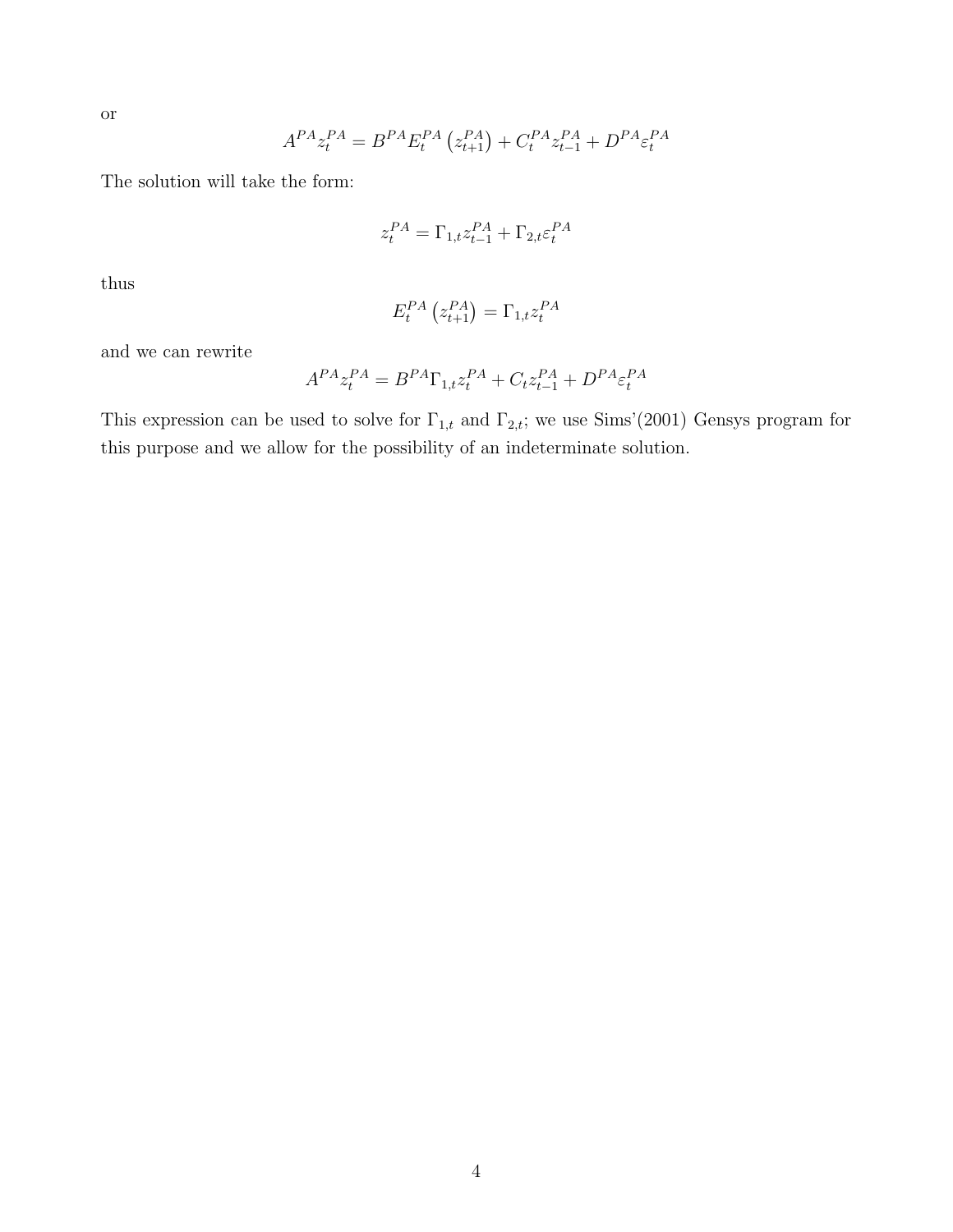#### Matrices in the ALM

The ALM for the variables in the model can be obtained from the true equations  $(1) - (4)$ together with the true interest rate rule expressed by (13), and can be written in matrix form as:

$$
\begin{pmatrix}\n1 & 0 & \frac{1}{\sigma} & -\frac{1}{\sigma} & 0 & 0 & 0 & 0 & -\frac{1}{\sigma} \\
\frac{\kappa}{(1+\beta)} & 1 & 0 & 0 & -1 & 0 & 0 & 0 & 0 \\
0 & 0 & 1 & 0 & 0 & 0 & 0 & 0 & 0 \\
0 & 0 & 0 & 1 & 0 & 0 & 0 & 0 & 0 \\
0 & 0 & 0 & 0 & 1 & 0 & 0 & 0 & 0 \\
0 & 0 & 0 & 0 & 0 & 0 & 1 & 0 & 0 \\
0 & 0 & 0 & 0 & 0 & 0 & 0 & 1 & 0 \\
0 & 0 & 0 & 0 & 0 & 0 & 0 & 0 & 1 \\
0 & 0 & 0 & 0 & 0 & 0 & 0 & 0 & 1 \\
0 & \frac{\beta}{(\beta+\beta)} & 0 & 0 & 0 & 0 & 0 & 0 & 0 \\
0 & 0 & 0 & 0 & 0 & 0 & 0 & 0 & 0 \\
0 & 0 & 0 & 0 & 0 & 0 & 0 & 0 & 0 \\
0 & 0 & 0 & 0 & 0 & 0 & 0 & 0 & 0 \\
0 & 0 & 0 & 0 & 0 & 0 & 0 & 0 & 0 \\
0 & 0 & 0 & 0 & 0 & 0 & 0 & 0 & 0 \\
0 & 0 & 0 & 0 & 0 & 0 & 0 & 0 & 0 \\
0 & 0 & 0 & 0 & 0 & 0 & 0 & 0 & 0 \\
0 & 0 & 0 & 0 & 0 & 0 & 0 & 0 & 0 \\
0 & 0 & 0 & 0 & 0 & 0 & 0 & 0 & 0 \\
0 & 0 & 0 & 0 & 0 & 0 & 0 & 0 & 0 \\
0 & 0 & 0 & 0 & 0 & 0 & 0 & 0 & 0 \\
0 & 0 & 0 & 0 & 0 & 0 & 0 & 0 & 0 \\
0 & 0 & 0 & 0 & 0 & 0 & 0 & 0 & 0 \\
0 & 0 & 0 & 0 & 0 & 0 & 0 & 0 & 0 \\
0 & 0 & 0 & 0 & 0 & 0 & 0 & 0 & 0 \\
0 & 0 & 0 & 0 & 0 & 0 & 0 & 0 & 0 \\
0 & 0 & 0 & 0 & 0 & 0 & 0 & 0 & 0 \\
0 & 0 & 0 & 0 & 0
$$

or:

 $^{+}$ 

$$
Az_t = BE_t^{PA} (z_{t+1}^{PA}) + C_t z_{t-1} + D\varepsilon_t
$$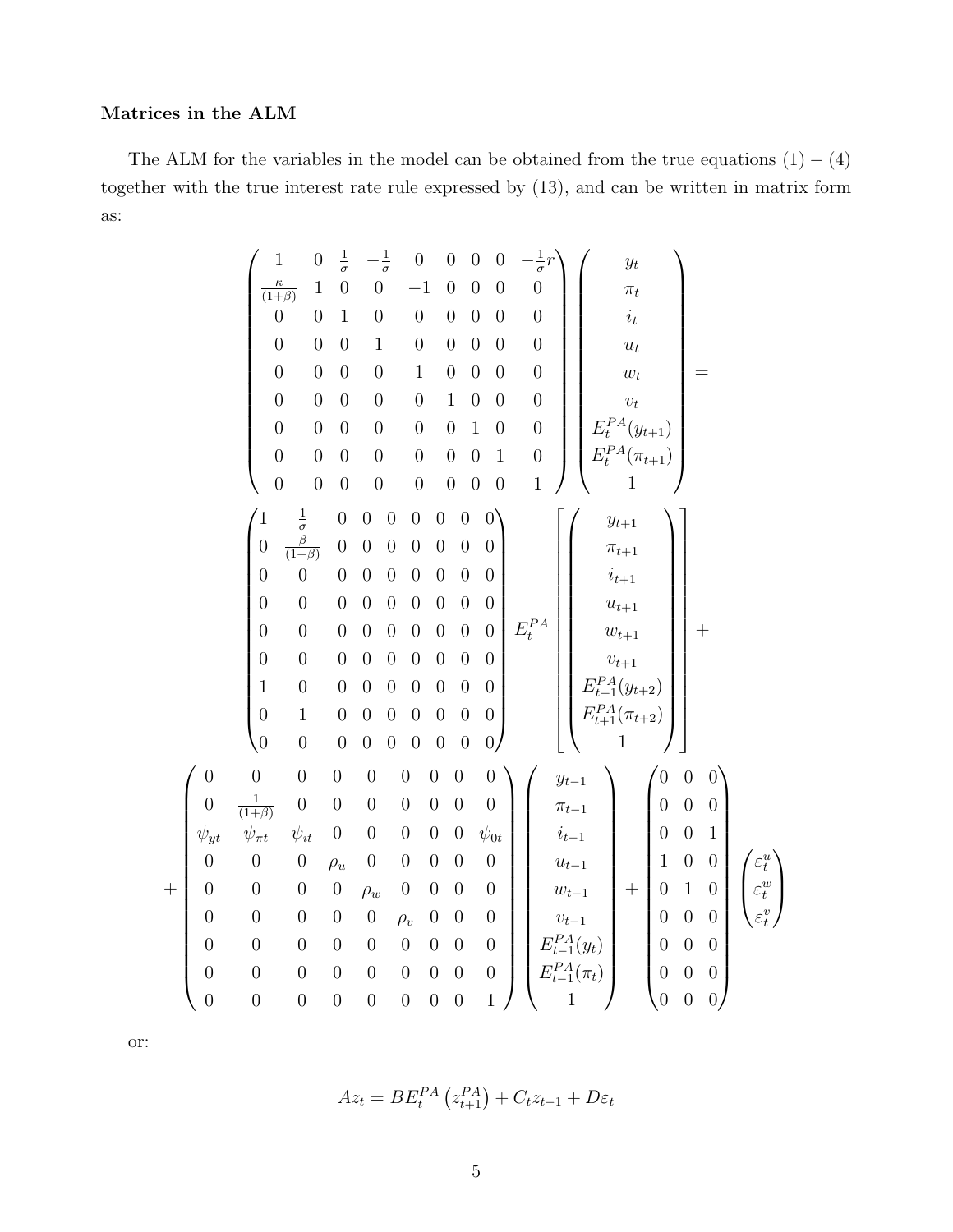Due to indeterminacy, the matrices of the ALM have an invertibility issue. To side-step this problem, we plug in the PLM of private agents twice to get:

$$
E_t^{PA} (z_{t+1}^{PA}) = \Gamma_{1,t} z_t^{PA}
$$
  
=  $\Gamma_{1,t}^2 z_{t-1}^{PA} + \Gamma_{1,t} \Gamma_{2,t} \varepsilon_t^{PA}$ 

and from this we can write:

$$
Az_{t} = B\left(\Gamma_{1,t}^{2}M^{PA}z_{t-1} + \Gamma_{1,t}\Gamma_{2,t}\varepsilon_{t}^{PA}\right) + C_{t}z_{t-1} + D\varepsilon_{t}
$$
\n(15)

where  $M^{PA}$  is a matrix selecting the elements of  $z_t^{PA}$  from  $z_t$ . Notice that the elements of  $\varepsilon_t^{PA}$ can be written as a function of the elements of  $\varepsilon_t$  and  $z_{t-1}$ , since  $\varepsilon_t^u$  and  $\varepsilon_t^w$  are included in  $\varepsilon_t$ and

$$
\omega_t^{PA} = i_t - \psi_t z_{t-1}^R
$$
  
= - (F\_t + \psi\_t) z\_{t-1}^R + v\_t  
= -(F\_t + \psi\_t) z\_{t-1}^R + \varepsilon\_t^v

where the last step follows from the simplifying assumption that we made in the implementation of our model that  $\rho_v = 0$ . Notice however that  $\omega_t^{PA}$  enters in (15). For this reason, we adjust the model to account for private agents' perceived variance of  $\omega_t^{PA}$  as follows:

$$
\varepsilon_t^{PA} = \begin{pmatrix} 1 & 0 & 0 \\ 0 & 1 & 0 \\ 0 & 0 & \sigma_v / \hat{\sigma}_{\omega t} \end{pmatrix} \varepsilon_t
$$

$$
- \begin{pmatrix} 0 & 0 & 0 & 0 \\ 0 & 0 & 0 & 0 \\ 0 & 0 & 1 / \hat{\sigma}_{\omega t} & 0 \end{pmatrix} (F_t + \psi_t) z_{t-1}^R
$$

or:

$$
\varepsilon_t^{PA} = S_1 \varepsilon_t + S_2 z_{t-1}^R
$$

$$
S_1 \varepsilon_t + S_2 M^R z_{t-1}
$$

where  $\hat{\sigma}_{\omega t}$  is the estimated standard deviation of  $\omega_t^{PA}$ , and  $M^R$  is a matrix selecting the elements of  $z_{t-1}^R$  from  $z_{t-1}$ . Finally, the ALM of the model can be written as:

$$
z_t = \Psi_{1,t} z_{t-1} + \Psi_{2,t} \varepsilon_t \tag{16}
$$